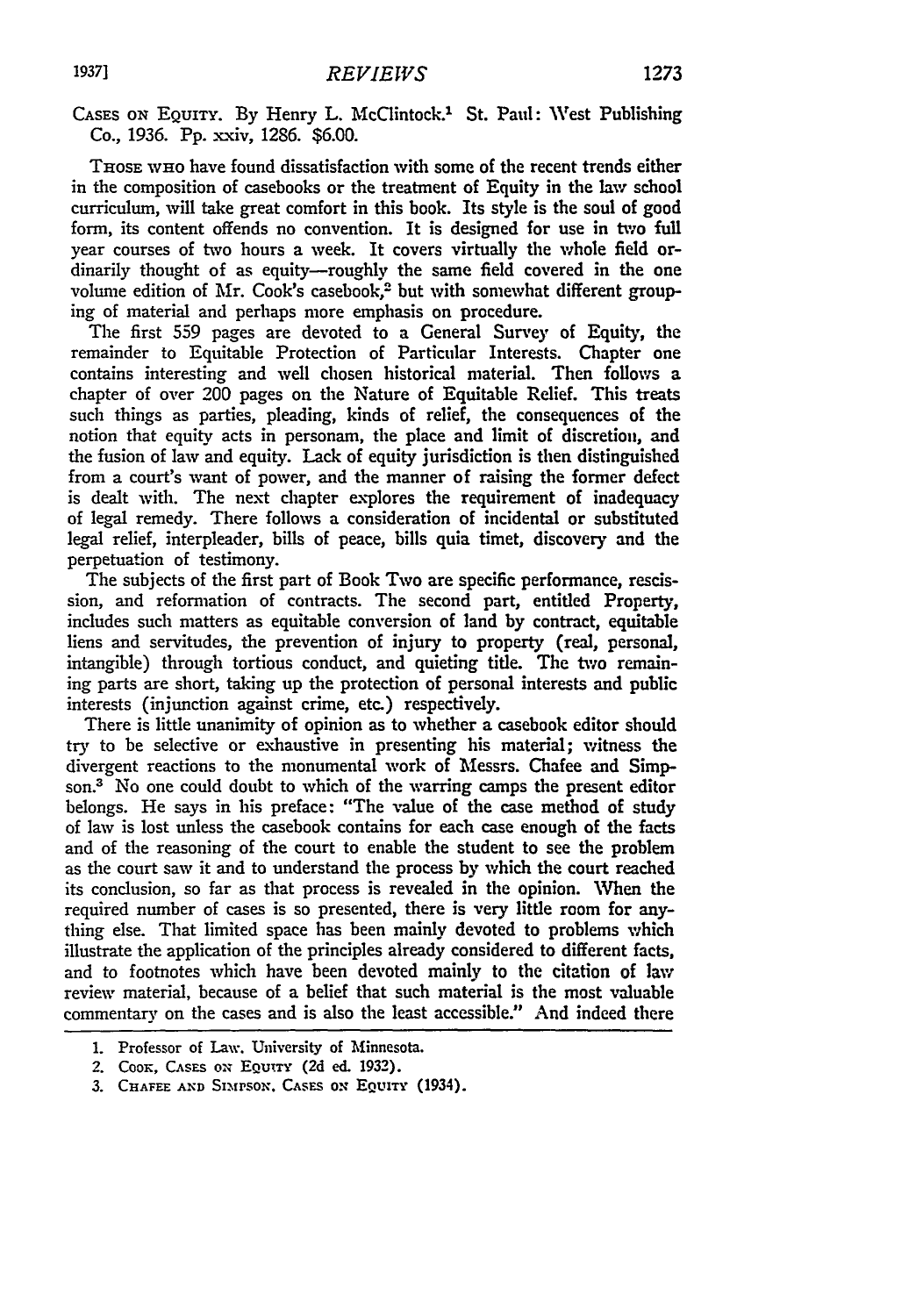is very little of "anything else" beside cases: A few historical selections from texts, a few of the Federal Equity Rules, a very few statutes, (of all the foregoing not more than a dozen or so pages), footnotes, and problems comprise the lot. The editor has fairly described his footnotes-and seldom do they go far afield into collateral questions. The problems follow each section. There are usually about four or five of them, and they consist in a short statement of facts taken from an actual case (cited after each problem) and end with a question as to the holding. Like the footnotes the problems stick pretty closely to the material which has preceded them. There are no explanatory or introductory parts in the text, very few in the footnotes. A reasonably industrious student would be well able to cover all the material cited in the footnotes and problems without devoting an undue amount of time to the Equity course.

The cases themselves are well chosen and edited. Many recent ones appear -a lot of them decided in this decade. Further, the cases are arranged according to patterns which it is easy to follow - even without resort to the editor's recently published textbook on Equity.<sup>4</sup> Its almost severe simplicity of design and execution will commend this casebook to those who agree with the notions of Mr. Chafee and Mr. Simpson about a separate place for equity in the curriculum, yet are awed **by** the ambitious proportions of their excellent work with its inevitably great demands upon a teacher. For my part I came to this task predisposed to favor the fusion of law and equity in the law schools as well as in practice. In the light, it may **be,** of my predisposition, I find aid and comfort for my view in the present very adequate application of the opposing one. The editor says:<sup>5</sup> "Courts, even in code states, are still drawing the line between actions at law and suits in equity, and our students must be prepared to practice before such courts **. .** Whether the application of [equitable] principles to the various divisions of the law is to be taught in connection with the common-law rules applicable to the same field, or in a separate course in equity, is not of great importance, but it can hardly be doubted that the principles themselves ought to be taught, before an attempt is made to apply them." That the material should be taught is clear. But it is all taught-and incidentally almost every one of the component parts is given at least as much attention-in the Yale Law School, where there is no separate course on Equity.

The grouping of the material in the present book seems to me, moreover, to have certain defects. It does not present problems in the **way** they actually appear to the modern practitioner, judge, or law reformer. True, the ancient dualism has left its mark-perhaps indelibly-on our legal system. But no common thread binds its various manifestations today-at least in the code states. One will have many an occasion in practice to think of equitable doctrines, but it will be as a part of such problems as the availability of jury trial, the joinder of parties and causes, the appropriateness of certain forms of relief, or the existence of certain legal relations in various connections scattered over the whole field of the substantive law. And the equitable aspect

<sup>4.</sup> **MCCLINTOCK, EQUITY** (1936).

<sup>5.</sup> P.v.